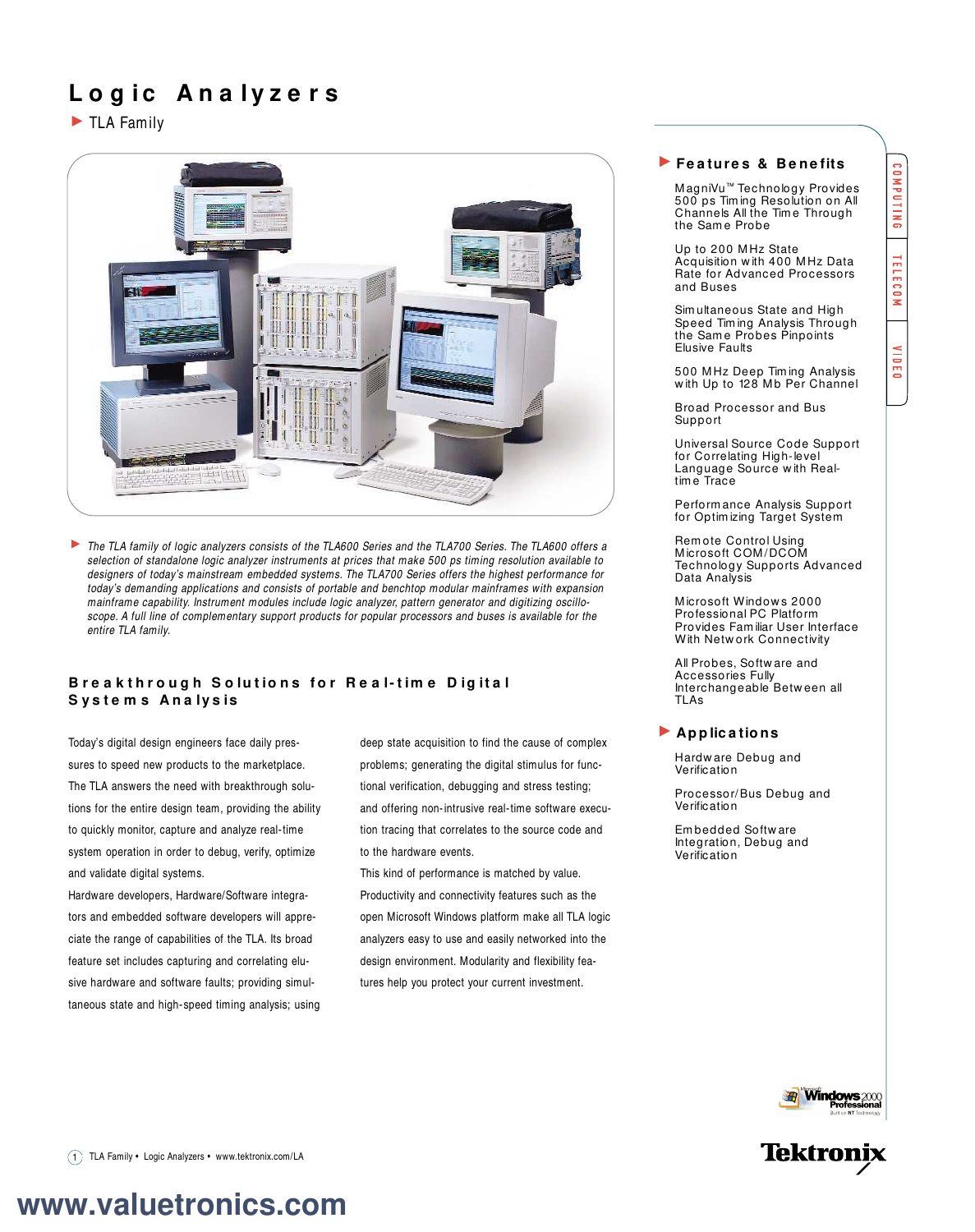## **C h a r a c t e r is t ic s**

## **TLA Logic Analyzers**

### **G e n e r a l**

Number of Channels (all channels are acquired including clocks) – TLA601/611/621, TLA7N1: 34 channels (2 are clock

channels).

TLA602/612/622, TLA7N2, TLA7P2: 68 channels (4 are clock channels).

TLA603/613/623, TLA7N3: 102 channels (4 are clock and 2 are qualifier channels).

TLA604/614/624, TLA 7N4, TLA 7P4: 136 channels (4 are clock and 4 are qualifier channels).

Channel Grouping – No limit to number of groups or number of channels per group (all channels can be reused in multiple groups).

TLA700 Module " Merging" – Three 102 channel or 136 channel modules can be "merged" to make up to a 408 channel module. Merged modules exhibit the same depth as the lesser of the three individual modules.

Word/range/setup-and-hold/glitch/transition recognizers span all three modules. Only one set of clock connections is required.

Time Stamp – 50-Bits at 500 ps resolution (6.5 day range)

Clocking/Acquisition Modes – State, timing, 2x timing, simultaneous.

Number of Mainframe Slots Required per TLA700 Module – 2.

#### Input Characteristics (with P6417, **P 6 4 18 o r P 6 4 3 4 P r o b e s )**

Capacitive Loading – 1.4 pF typical data; 2 pF typical clock (P6418).

2 pF typical data and clock (P6417 & P6434).

Threshold Selection Range – From + 5.0 V to –2.0 V in 50 mV increments.

Threshold Selection Channel Granularity – Separate selection for clock (1) and data (16) for each 17 channel probe connector.

Threshold Accuracy (including probe)  $- \pm 100$  mV.

Input Voltage Range - Operating:  $6.5 V_{p.p}$  centered around the programmed threshold. Non-destructive: +15 V.

Input Signal Swing (probe overdrive)  $- \pm 250$  mV or ± 25% of signal swing, whichever is greater (P6417 & P6418).

 $± 300$  mV or  $± 25%$  of signal swing (P6434).

Input Signal Minimum Slew Rate – 200 mV/ns typical.

#### **State Acquisition Characteristics ( w it h P 6 4 17 , P 6 4 18 o r P 6 4 3 4 P r o b e s )**

State Clock Rate – 100 MHz standard, 200 MHz optional.

State Data Rate (half/full channels) – 400 MHz/200 MHz, typical. Requires 200 MHz state option.

State Memory Depth with Timestamps – 64 Kb, 256 Kb, 1 Mb, 4 Mb, 16 Mb or 64 Mb Bits per channel (4 Mb, 16 Mb and 64 Mb available only on TLA700).

Setup Time Selection Range – From 8.5 ns before, to 7.0 ns after clock edge.

Setup-and-hold Window – 2.0 ns typical.

Minimum Clock Pulse Width – 2 ns.

Active Clock Edge Separation – 5 ns.

Demux Channel Selection – Channels can be demultiplexed to other channels through user interface with 8 channel granularity.

### **Tim ing Acquisition Characteristics ( w it h P 6 4 17 , P 6 4 18 o r P 6 4 3 4 P r o b e s )**

MagniVu™ Timing – 500 ps.

MagniVu Timing Memory Depth – 2 Kb (2048) per channel.

Deep Timing Resolution (half/full channels) – 2 ns, 4 ns to 50 ms.

Deep Timing Resolution with Glitch Storage Enabled – 10 ns to 50 ms.

Deep Timing Memory Depth (half/full channels with timestamps and with or without transitional storage) – 128/64 Kb, 512/256 Kb, 2/1 Mb, 8/4 Mb, 32/16 Mb, 128/64 Mb per channel (8/4 Mb, 32/16 Mb and 128/64 Mb available only on TLA700).

Deep Timing Memory Depth with Glitch Storage Enabled – Half of default main memory depth.

Channel-to-channel Skew – ≤1 ns typical.

Minimum Recognizable Pulse Width (single channel) – 2 ns.

Minimum Recognizable Glitch Width (single channel) – 2 ns.

Minimum Recognizable Multi-channel Trigger Event -Sample period + 2 ns.

### **Tr ig g e r C h a r a c t e r is t ic s** Independent Trigger States – 16.

Maximum Independent If/then Clauses per State – 16.

Maximum Number of Events per If/then Clause – 8.

Maximum Number of Actions per If/then Clause – 8.

Maximum Number of Trigger Events – 18 (2 counter/timers plus any 16 other resources).

Number of Word Recognizers – 16.

Number of Range Recognizers – 4.

Number of Counter/Timers – 2.

Trigger Event Types – Word, group, channel, transition, range, anything, counter value, timer value, signal, glitch, setup-and-hold violation.

Trigger Action Types – Trigger module, trigger all, store, don't store, start store, stop store, increment counter, reset counter, start timer, stop timer, reset timer, goto state, set/clear signal, do nothing.

Trigger Sequence Rate – DC to 250 MHz (4 ns).

Counter/Timer Range – 51-Bits each (> 100 days @ 4 ns).

Counter Rate – DC to 250 MHz (4 ns).

Timer Clock Rate – 250 MHz (4 ns).

Counter/Timer Latency – None (can be tested or reset immediately after starting).

Range Recognizers – Double bounded (can be as wide as any group, must be grouped according to specified order of significance).

Setup-and-hold Violation Recognizer Setup Time Range – From 8 ns before to 7 ns after clock edge in 0.5 ns increments.

Setup-and-hold Violation Recognizer Hold Time Range – From 7 ns before to 8 ns after clock edge in 0.5 ns increments.

Trigger Position – Any data sample.

MagniVu Trigger Position – MagniVu data is centered around the module trigger.

Storage Control (data qualification) – Global (conditional), by state (start/stop), by trigger action, or transitional.

Storage Window Granularity – Single sample or blockof-31 samples before and after.

2 TLA Family • Logic Analyzers • www.tektronix.com/LA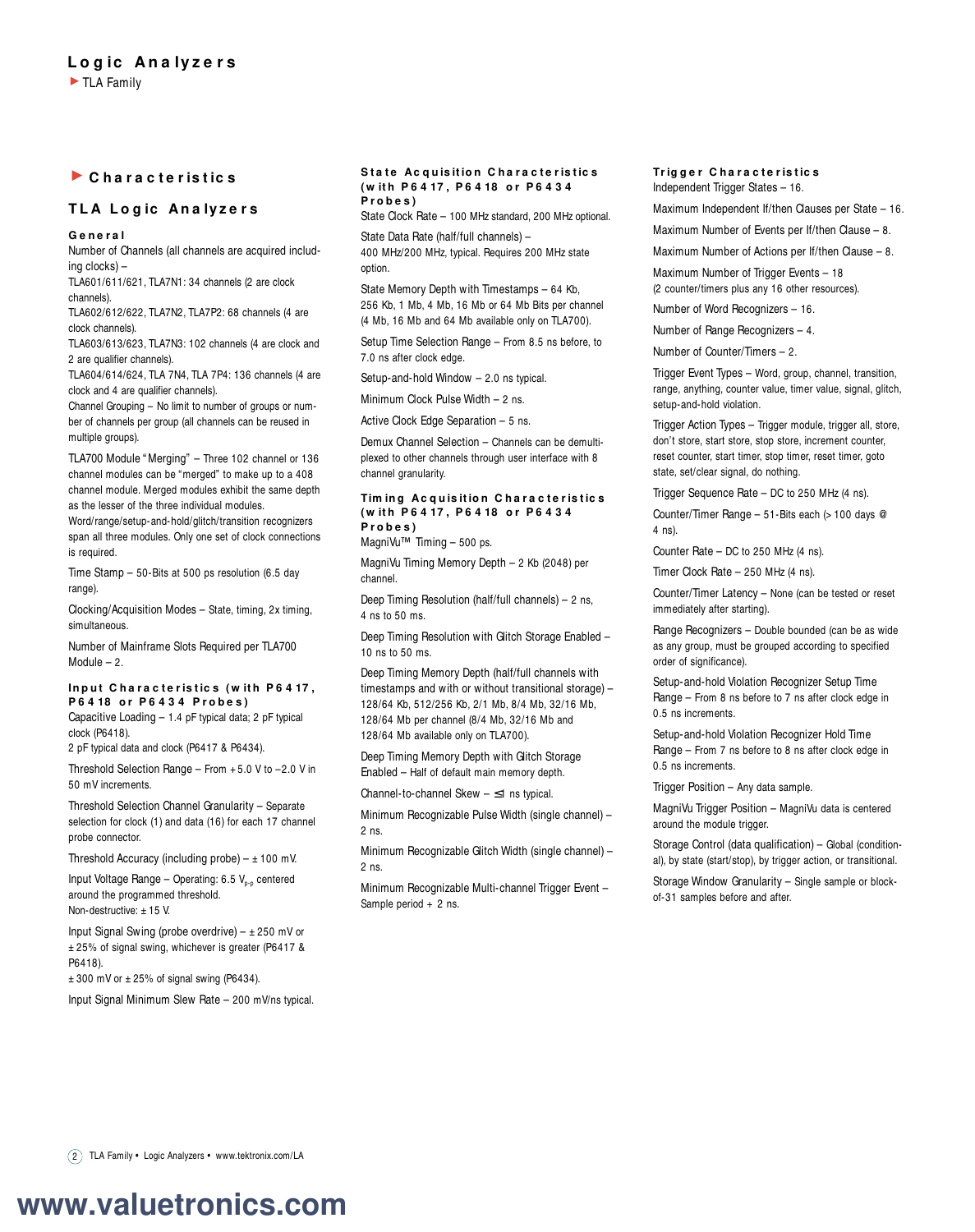P6417 Probe Cable Length – 1.8 m (6 ft.).

P6418 Probe Cable Length – 1.9 m (6.25 ft.). P6434 Probe Cable Length  $-1.5$  m  $(5 \text{ ft.})$ . All three probes have the same electrical length.

## **T L A7 0 0 P a t t e r n G e n e r a t o r M o d u le s**

## **G e n e r a l**

Data Width – 64 Channel full channel mode. 32 Channel half channel mode.

Module " Merging" – Five modules can be "merged" to make up to a 320 channel module. Merged modules exhibit the same depth as the lesser of the 5 individual modules.

Number of mainframe slots required – 2.

Data Rate –

Internal Clock: 0.5 Hz to 134 MHz full channel mode.

1.0 Hz to 268 MHz half channel mode. External Clock: DC to 134 MHz full channel mode. DC to 268 MHz half channel mode.

### External Clock Input –

Polarity: positive or negative. Threshold:  $-2.56$  V to  $+2.54$  V, nominal; programmable in 20 mV increments. Sensitivity:  $\leq$ 500 mV<sub>p-p</sub>. Impedance: 1 kΩ terminated to ground.

Data Depth – 256 K full channel/512 K half channel. 1 M full channel/2 M half channel (optional).

### **Pattern Sequencing C h a r a c t e r is t ic s**

Blocks – Separate sections of pattern program that are output in a user definable order by the Sequencer. Block pattern depth can be from 40 sequences (full channel mode) or 80 sequences (half channel mode) up to the entire depth of the TLA7PG2. A maximum of 4,000 Blocks may be defined.

Sequencer – A 4000 line memory that allows the user to pick the output order of individual Blocks. Each line in the sequencer allows the definition of a Block to be output, a Repeat Count for that Block, A Wait For event condition for the Block, the Signal state for that Block (asserted or unasserted), and a Jump If event condition, with a sequence line to jump to if the condition is satisfied.

Sub-sequences – Up to 50 contiguous lines of the Sequencer memory may be defined as a Sub-sequence. A Sub-sequence can then be treated like a block. (Example: 15 Sequences of Blocks are defined as Subsequence A1. Now any line in the Sequencer can output A1. Five calls to Sub-sequence A1 will be flattened out to 75 sequences at run time.)

Jump If – Jumps to the specified sequence if a user defined event is true. The user defined event is a boolean combination of the eight external event input lines and the one-of-four intermodule signals. The user defined Event is selectable between level and edge (event going from false to true). One Jump If may be defined for every Block. The Jump If command works at all clock rates, including the maximum half channel mode rate of 268 MHz.

Wait For - Pattern output is paused until the user defined Event is true. One Wait For may be defined for every Block.

Assert Signal – One of the four inter-module signals is selected to be controlled from the pattern generator program. Signals may be asserted and unasserted allowing true interaction with the logic analyzer modules and with other pattern generator modules. Signal action (assert or unassert) may be defined for every Block.

Repeat Count – The sequence is repeated from 1 to 65,536 times. Infinite may also be selected. One Repeat Count may be defined for every Block. Note that a Repeat value of 10,000 takes one sequence line in memory, not 10,000.

Step – While in Step mode, the TLA7PG2, the user can manually satisfy (i.e., click an icon) Wait For and Jump conditional events. This allows the user to debug the logic flow of the program's sequencing.

Initialization Block – The unconditional Jump command allows the user to implement an equivalent function.

## **C o m m o n t o P 6 4 7 0 T T L / C M O S & P 6 4 7 1 E C L P r o b e s**

Number of Data Outputs – 16 in Full Channel Mode. 8 in Half Channel Mode.

Number of Clock Outputs – 1. (Only one of Clock Output and Strobe Output can be enabled.)

Number of Strobe Outputs – 1. (Only one of Clock Output and Strobe Output can be enabled.)

Number of External Event Input – 2.

Clock Output Polarity – Positive.

Strobe Type – RZ only.

Strobe Delay – Zero or Trailing Edge.

## **P 6 4 7 0 T T L / C M O S P r o b e Output Type –**

HD74LVC541A for Data Output. HD74LVC244A for Clock/Strobe Output. Rise/Fall Time (20% to 80%) –

|                      | $1136/1$ all $11116$ (20 /0 to 00 /0) $-$                                                                                                                      |                                                                                                                                                         |
|----------------------|----------------------------------------------------------------------------------------------------------------------------------------------------------------|---------------------------------------------------------------------------------------------------------------------------------------------------------|
|                      | <b>Timing values</b><br>measured using<br>$75 \Omega$ termination<br>(internal to probe).<br>$1 M\Omega + < 1 pF$<br>load and $V_{\alpha\mu}$<br>set to 5.0 V. | <b>Timing values</b><br>measured using<br>75 O termination<br>(internal to probe),<br>$510 \Omega + 51$ pF<br>load and $V_{\alpha\mu}$<br>set to 5.0 V. |
| Clock/Strobe Output: |                                                                                                                                                                |                                                                                                                                                         |
| Rise:                | 640 ps typical.                                                                                                                                                | 6.5 ns typical.                                                                                                                                         |
| Fall:                | 1.1 ns typical.                                                                                                                                                | 6.3 ns typical.                                                                                                                                         |
| Data Output:         |                                                                                                                                                                |                                                                                                                                                         |
| Rise:                | 680 ps typical.                                                                                                                                                | 5.2 ns typical.                                                                                                                                         |
| Fall:                | 2.9 ns typical.                                                                                                                                                | 4.5 ns typical.                                                                                                                                         |

Output Voltage (nominal, load: 1 MΩ) –

 $V_{\text{out}}$ : 2.0 V to 5.5 V, tri-stateable, programmable in 25 mV increments.

## $V_{\text{OL}}$ : 0 V.

## Data Output Skew –

< 510 ps typical between all data output pins of all modules in the mainframe after inter-module skew is adjusted manually.

< 480 ps typical between all data output pins of single probe.

Data Output to Strobe Output Delay – 1.7 ns typical when strobe delay set to zero.

Data Output to Clock Output Delay – 2.4 ns typical.

External Clock Input to Clock Output Delay – Full Channel mode: 61.5 ns typical. Half Channel mode: 61.5 ns typical.

Number of External Inhibit Input – 1.

External Inhibit Input to Output Enable Delay – 34 ns typical for Data Output.

External Inhibit Input to Output Disable Delay – 86 ns typical for Data Output.

Probe D Data Output to Output Enable Delay – (for Internal Inhibit) 7 ns typical for Data Output.

Probe D Data Output to Output Disable Delay – (for Internal Inhibit) 8 ns typical for Data Output.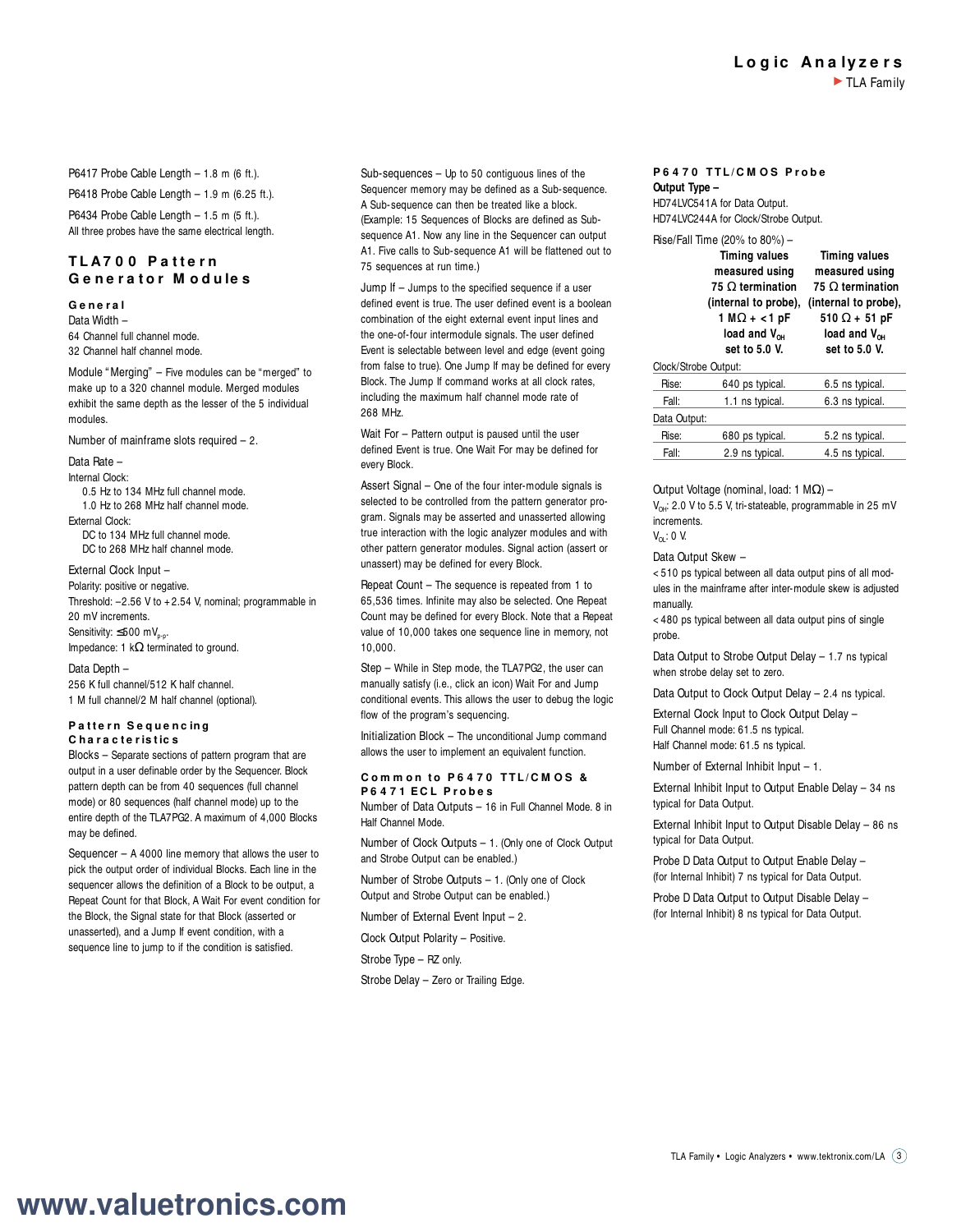## **L o g ic An a lyz e r s** TLA Family

External Event Input to Clock Output Setup (for inhibit) (event-filter: off) – Full Channel mode: 1.5 clocks + 150 ns typical.

Half Channel mode: 2 clocks + 150 ns typical. External Event Input and Inhibit Input – Input Type: 74LVC14A.

Minimum Pulse Width: 100 ns.

## **P 6 4 7 1 E C L P r o b e**

Output Type – 100E151 for data output. 100EL16 for strobe output. 100EL04 for clock output. All outputs are unterminated.

Rise/Fall Time (20% to 80%) –

**Timing values measured using 51** Ω**s to –2.0 V.**

### Clock Output:

| Rise:          | 320 ps typical.  |  |
|----------------|------------------|--|
| Fall:          | 330 ps typical.  |  |
| Data Output:   |                  |  |
| Rise:          | 1200 ps typical. |  |
| Fall:          | 710 ps typical.  |  |
| Strobe Output: |                  |  |
| Rise:          | 290 ps typical.  |  |
| Fall:          | 270 ps typical.  |  |
|                |                  |  |

### Data Output Skew –

< 170 ps typical between all data output pins of all modules in the mainframe after inter-module skew is adjusted manually.

< 140 ps typical between all data output pins of single probe.

Data Output to Strobe Output Delay – 2.94 ns typical when strobe delay set to zero.

Data Output to Clock Output Delay – 780 ps typical.

External Clock Input to Clock Output Delay – 51 ns typical.

External Event Input – Input Level: ECL. Input Type: 10H116. Minimum Pulse Width: 50 ns.

P6470 Probe Cable Length – 1.6 m (5 ft.)

P6471 Probe Cable Length – 1.6 m (5 ft.)

## **T L A7 0 0 D ig it iz in g O s c illo s c o p e M o d u le s**

### **G e n e r a l**

Number of Channels per Module – TLA7D2, TLA7E2: 4 channels. TLA7D1, TLA7E1: 2 channels.

#### Sample Rate –

TLA7E1, TLA7E2: 5 GS/s on all channels. TLA7D1, TLA7D2: 2.5 GS/s on all channels.

Bandwidth (at probe tips) – TLA7E1, TLA7E2: 100 mV to 10 V range: 1 GHz. 50 mV to 99.8 mV range: 900 MHz.

20 mV to 49.8 mV range: 600 MHz. All others:

500 MHz.

TLA7D1, TLA7D2: 500 MHz on all channels in all ranges.

Memory Depth – 15,000 samples per channel in all modes.

Number of Mainframe Slots Required – 2.

### **Ve r t ic a l S ys t e m**

Input Sensitivity Range – 10 mV to 100 V full scale. Vertical Resolution – 8-Bits (256 levels).

DC Gain Accuracy  $\pm$  1.5% of full scale range.

Analog Bandwidth Selections – 20 MHz, 250 MHz, and Full.

Input Coupling – AC, DC, or GND.

Input Impedance Selections – 1 MΩ in parallel with 10 pF, or 50 Ω.

AC Coupled Lower Frequency Limit – ≤10 Hz when AC 1 MΩ coupled,  $\leq$ 200 kHz when AC 50 Ω coupled.

Maximum Input Voltage at Probe Connector – 300 V<sub>RMS</sub>, but no greater than  $\pm$  420 V peak (1 M $\Omega$  or ground input coupling).

### **Probe Input Characteristics** Probe Input Interface – TEKPROBE™ probe interface.

Input Loading – Less than 1 pF in parallel with 1 M $\Omega$ with either P6243 or P6245.

Usable Input Voltage Range at Probe Tip – P6243 Probe: ± 8 V. P6245 Probe: ± 18 V.

### **Ac quisition System**

Sample Rate Range – 200 ps to 200 ms in 1, 2.5, 5 sequence.

Timebase Accuracy  $\pm$  100 ppm over any interval ≥1 ms.

Record Length Range – 512 to 15,000 samples per channel in all modes.

Acquisition Modes – Single-shot, repetitive.

### **Tr ig g e r S ys t e m** Trigger Modes – Normal, auto.

Trigger Position – Anywhere in the acquired record (prefill can be set anywhere from 0% to 100%).

Trigger Types – Edge, pulse width, timeout, glitch, runt, slew rate, logic pattern, setup-and-hold violation.

Trigger Actions – Trigger, trigger all, set signal, arm, immediate, wait for system trigger.

Edge Trigger – Conventional level driven trigger, positive or negative slope, on any channel or external trigger input. Coupling Selections: DC, AC, noise reject, HF reject, LF reject.

Pulse Width Trigger – Trigger on width of positive or negative pulse, either within or not within selectable time limits; settable from 2 ns to 1 s.

Timeout Trigger – Triggers when a pulse fails to complete when specified; settable from 2 ns to 1 s.

Glitch Trigger – Trigger on (or reject) glitches of positive, negative, or either polarity; settable from 2 ns to 1 s. Minimum glitch width: 2.0 ns, with 200 ps resolution (2 ns to 10 ns settings).

Runt Pulse Trigger – Trigger on a pulse that crosses one threshold but fails to cross a second threshold before crossing the first again; settable from 2 ns to 1 s.

Slew Rate Trigger – Trigger on pulse edge rates that are either faster or slower than a set rate, edges can be rising, falling, or either; settable from 2 ns to 1 s.

Logic Pattern Trigger – Triggers when a logical combination (AND, OR) of all the input channels (Hi, Lo, Don't Care) stays true or false for a specified period of time; settable from 2 ns to 1 s.

Setup-and-hold Trigger – Trigger on violations of both setup time and hold time between clock and data which are on separate input channels; setup time settable from  $-100$  ns to  $+100$  ns in 200 ps increments; hold time settable from  $-1$  ns to  $+102$  ns; minimum settable window of setup time + hold time is 2 ns.

P6243 Probe Cable Length – 1.3 m (51 in.). P6245 Probe Cable Length – 1.3 m (51 in.).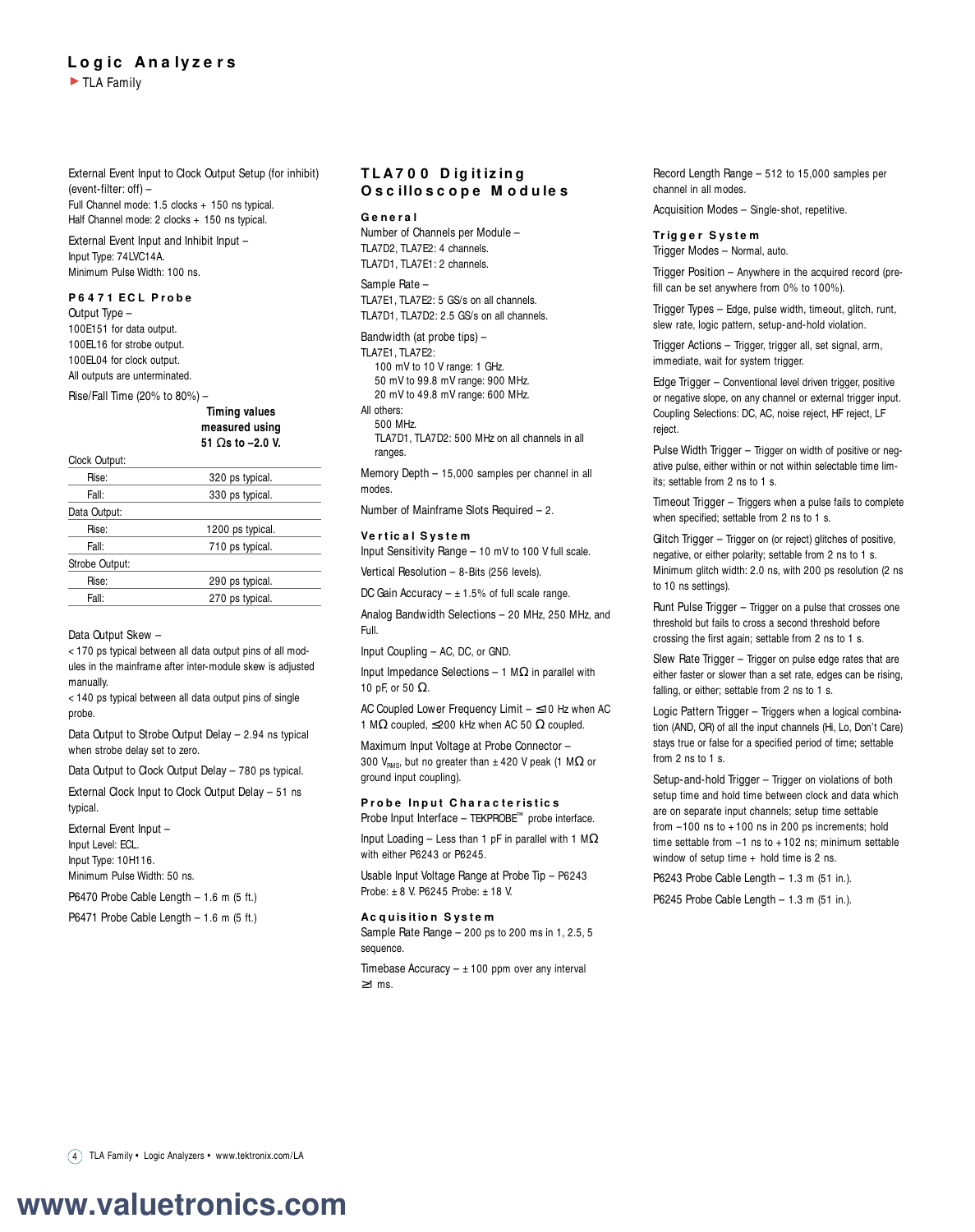## **L o g ic An a lyz e r s** TLA Family

## **T L A7 0 0 M a in fr a m e s**

## **G e n e r a l ( T L A7 14 , T L A7 2 0 , T L A7 X M )**

Instrument Slots –

TLA714: Holds 4 single-wide or 2 double-wide modules. TLA720: Holds 10 single-wide or 5 double-wide modules. TLA7XM: Holds 12 single-wide or 6 double-wide modules.

### **Ten TLA7XMs**

|                                 | TLA714 - 24 Dual/48 Single*2,3 |       |       |  |  |
|---------------------------------|--------------------------------|-------|-------|--|--|
| TLA720 - 60 Dual/120 Single*2,3 |                                |       |       |  |  |
| Mainframe                       | 1∆1                            | PG*1  | DSO*1 |  |  |
| Max channels                    | 136 ch                         | 64 ch | 4 ch  |  |  |
| per module                      |                                |       |       |  |  |
| <b>TLA714</b>                   | 3.264                          | 1,536 | 96    |  |  |
| <b>TLA720</b>                   | 8,160                          | 3.840 | 240   |  |  |

\* <sup>1</sup> All logic analyzer (LA), pattern generator (PG) and digitizing oscillo-scope (DSO) modules are dual-wide or occupy two single-wide slots.

\* <sup>2</sup> TLA7XM Expansion Module occupies one single-wide slot in both the TLA714/TLA720 mainframe and the TLA7XM expansion mainframe.

\* <sup>3</sup> Using a TLA7XM expansion mainframe with an existing TLA714/TLA720 mainframe requires Version 4.0 or higher TLA application software. TLA720 benchtop mainframes, S/N: B019999 and lower, require TLA7UP Option 09 TLA720 Benchtop Mainframe Upgrade. Please refer to the TLA Upgrade Guide for further details.

For configurations beyond ten TLA7XM expansion mainframes, please contact your local Tektronix account manager.

#### **TLA700 PC Characteristics ( T L A7 14 a n d T L A7 2 0 )**

Operating System – Microsoft Windows 2000 Professional.

Processor – Pentium.

DRAM – TLA714: 64 MB SDRAM (128 MB with Opt. 1S). TLA720: 128 MB SDRAM.

Display Memory – 2 MB.

Sound – Built-in PC speaker transducer; multimedia sound can be added via PC Card interface.

Replaceable Hard Disk Drive – TLA714: 10 GB (30 GB with Opt. 1s). TLA720: 30 GB.

A second internal fixed hard disk is available for both mainframes with TLA7UP Opt. 10.

CD ROM – 24x, Internal.

Floppy Disk Drive – Built-in 3.5 in. 1.44 MB drive.

Year 2000 Compliant - Yes.

## **TLA700 Integral Controls (TLA714 o n ly)**

Front-Panel Display – Size: 10.4 in. diagonal. Type: Active-matrix color TFT LCD with backlight. Resolution: 800 x 600. Colors: 16.8 M (true color).

Simultaneous Display Capability – Both the front-panel and external displays can be used simultaneously at 800 x 600 resolution.

Front-panel Knobs – Special function knobs for instrument control.

Front-panel Qwerty Keypad – Mini-QWERTY keypad and Hex keypad.

Front-panel Pointing Device – Glidepoint finger pad.

### **T L A7 0 0 E x t e r n a l P e r ip h e r a l** Interfaces (TLA714 and TLA720) External Display Port Type – Female DB15 SVGA connector.

External Display Resolution – Up to 1600 x 1200 noninterlaced @ 256 colors.

External Display Compatibility – DDC2B (Dynamic Display Configuration 2).

External Keyboard Port Type – PS2 mini-DIN.

External Mouse Port Type – PS2 mini-DIN.

Parallel Interface Port Type – IEEE 1284-C connector (comes standard with adapter to female DB25 connector).

Parallel Interface Modes – Centronics mode, EPP (Extended Parallel Port), ECP (Microsoft high-speed mode).

Serial Interface Port Type – Male DB9.

PC Card (CardBus) Slot Types - Two slots, two PC Card Type I/II or one PC Card Type III.

USB Port – Two (2).

## **T L A6 0 0 P C C h a r a c t e r is t ic s**

Operating System – Microsoft Windows 2000 **Professional** 

Processor – Celeron® .

DRAM – 64 MB SDRAM (128 MB with Opt. 1J).

Sound – Built-in PC speaker transducer; 16-Bit I/O and Mic In port.

Hard Disk Drive – 10 GB (30 GB with Opt. 1J).

CD ROM – 40x, Internal.

Floppy Disk Drive – Built-in 3.5 in. 1.44 MB drive.

Year 2000 Compliant - Yes.

#### **TLA600 Integral Controls ( T L A6 1X / 6 2 X o n ly)**

Front-Panel Display – Size: 10.4 in. diagonal. Type: Active-matrix color TFT LCD with backlight. Resolution: 800 x 600. Colors: 16.8 M (true color).

Simultaneous Display Capability – Both the front-panel and external displays can be used simultaneously, each with independent resolutions.

Front-panel Knobs – Special function knobs for instrument control.

Front-panel Qwerty Keypad – Mini-QWERTY keypad.

### **T L A6 0 0 E x t e r n a l P e r ip h e r a l In t e r fa c e s**

External Display Port Type – Female DB15 SVGA connector.

External Display Resolution – Up to 1280 x 1024 noninterlaced @ 16 M colors.

LAN Port Type – 10/100-BaseT, RJ-45.

External Keyboard Port Type – PS2 mini-DIN.

External Mouse Port Type – PS2 mini-DIN.

Parallel Interface Port Type – Female DB25.

Parallel Interface Modes – Centronics mode, EPP (Extended Parallel Port), ECP (Microsoft high-speed mode).

Serial Interface Port Type – Male DB9.

Audio Out Port Type – Stereo minijack.

Mic In Port Type – Minijack.

PC Card (CardBus) Slot Types – Two slots, two PC Card Type I/II or one PC Card Type III.

USB Port – One (1).

### S vm b o lic Support (All TLA Logic **An a lyz e r s )**

Number of Symbols/Ranges – Unlimited (limited only by amount of virtual memory available on TLA).

TLA Family • Logic Analyzers • www.tektronix.com/LA (5)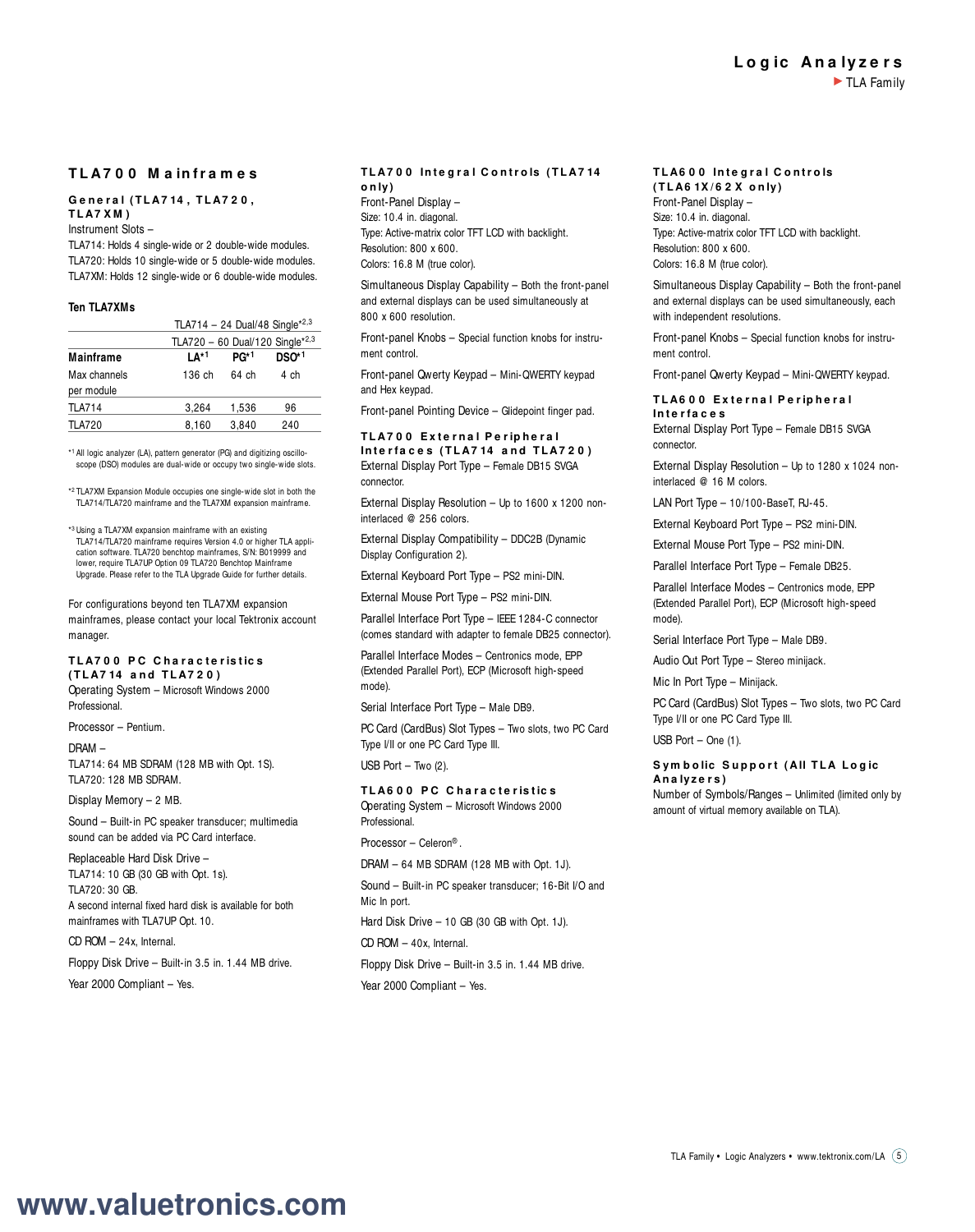## **L o g ic An a lyz e r s**

Object File Formats Supported –

- $\blacktriangleright$  IEEE695
- OMF 51, OMF 86, OMF 166, OMF 286, OMF 386
- $\blacktriangleright$  COFF
- $\blacktriangleright$  Flf/Dwarf 1 and 2
- Elf/Stabs
- TSF (if your software development tools do not generate output in one of the above formats, TSF or the Tektronix symbol file, a generic ASCII file format is supported. The generic ASCII file format is documented in the TLA User Manual). If a format is not listed, please contact your local Tektronix representative.

## **E x t e r n a l In s t r u m e n t a t io n**

Interfaces (all TLA logic analyzers) System Trigger Output – Asserted whenever a system trigger occurs (TTL-compatible output, back-terminated into 50 Ω).

System Trigger Input – Forces a system trigger (triggers all modules) when asserted (TTL-compatible, edge-sensitive, falling-edge latched).

External Signal Output – Can be used to drive external circuitry from a module's trigger mechanism (TTL-compatible output, back-terminated into 50  $\Omega$ ).

External Signal Input – Can be used to provide an external signal to arm or trigger any or all modules (TTL-compatible, level-sensitive).

P6041 External Signal Cable Length – (SMB to BNC adapter cable, two each TLA720 only) 1.1 m (42 in.).

## **P o w e r**

TLA60X/61X/62X – Voltage range/frequency: 90-250 VAC @ 45-66 Hz. 100-132 VAC @ 360-440 Hz. Input current: 6 A maximum at 90 VAC (70 A surge). Power consumption: 400 W maximum.

## TLA714 –

Voltage range/frequency: 90-250 VAC @ 45-66 Hz. 100-132 VAC @ 360-440 Hz.

Input current: 6 A maximum at 90 VAC (70 A surge). Power consumption: 600 W maximum.

## TLA720 and TLA7XM –

Voltage range/frequency: 90-250 VAC @ 45-66 Hz, 100- 132 VAC @ 360-440 Hz.

Input current: 16.5 A maximum at 90 VAC (70 A surge). Power consumption: 1450 W maximum.

## **P h ys ic a l C h a r a c t e r is t ic s TLA714 Portable**

| <b>Dimensions</b>  | mm   | in.  |  |  |
|--------------------|------|------|--|--|
| Height             | 235  | 9.25 |  |  |
| Width              | 432  | 17   |  |  |
| Depth              | 455  | 17.5 |  |  |
| Weight             | kg   | lb.  |  |  |
| Net (w/o modules)  | 11.4 | 25   |  |  |
| Shipping (typical) | 25.5 | 56   |  |  |

## **TLA720 Benchtop & TLA7XM Expansion**

| <b>Dimensions</b>  | mm   | in.   |  |  |  |
|--------------------|------|-------|--|--|--|
| Height             | 346  | 13.65 |  |  |  |
| Width              | 425  | 16.7  |  |  |  |
| Depth              | 673  | 26.5  |  |  |  |
| Weight             | kg   | lb.   |  |  |  |
| Net (w/o modules)  | 22.7 | 50    |  |  |  |
| Shipping (typical) | 51.8 | 114   |  |  |  |

## **TLA60X**

| <b>Dimensions</b>  | mm     | in.   |  |  |
|--------------------|--------|-------|--|--|
| Height             | 281.94 | 11.10 |  |  |
| Width              | 457.20 | 18.00 |  |  |
| Depth              | 414.02 | 16.30 |  |  |
| Weight             | kg     | lb.   |  |  |
| Net (w/o probes)   | 16.8   | 37    |  |  |
| Shipping (typical) | 38.6   | 85    |  |  |

## **TLA61X/62X**

| mm     | in.   |  |  |
|--------|-------|--|--|
| 281.94 | 11.10 |  |  |
| 457.20 | 18.00 |  |  |
| 414.02 | 16.30 |  |  |
| kq     | lb.   |  |  |
| 17.3   | 38    |  |  |
| 39.1   | 86    |  |  |
|        |       |  |  |

## **E n v ir o n m e n t a l**

Temperature – Operating:  $+5^{\circ}$ C to  $+50^{\circ}$ C. Nonoperating: –20°C to + 60°C.

## Humidity –

20% to 80%. Operating: ≤30°C; 80% relative humidity (29°C maximum wet bulb temperature).

Nonoperating: 8% to 80% (29°C maximum wet bulb temperature).

## Altitude –

Operating: –1,000 ft to 10,000 ft. (–305 meters to 3,050 meters).

Safety – UL3111-1, CSA1010.1, EN61010-1, IEC61010-1.

## **D** Ordering Information

## **T L A6 0 X**

Logic Analyzer with External Display.

Includes: Mouse, Keyboard, Front-panel Cover, Accessory Pouch, Probe retainer bracket, Probe manual, Power Cord (North American 120 VAC, 60 Hz), Software, User Manual, Certificate of Calibration, and One-year Warranty (return to Tektronix), and your choice of probes. Display is not included – order Opt. 1M or Opt. 2M or use any SVGA monitor.

TLA601 – 34 channel Logic Analyzer, 2 GHz timing, 100 MHz state, 64 K depth (must select one probe option below). Options for up to 256 K depth and/or 200 MHz state. Requires external display.

TLA602 – 68 channel Logic Analyzer, 2 GHz timing, 100 MHz state, 64 K depth (must select one probe option below). Options for up to 256 K depth and/or 200 MHz state. Requires external display.

TLA603 – 102 channel Logic Analyzer, 2 GHz timing, 100 MHz state, 64 K depth (must select one probe option below). Options for up to 256 K depth and/or 200 MHz state. Requires external display.

TLA604 – 136 channel Logic Analyzer, 2 GHz timing, 100 MHz state, 64 K depth (must select one probe option below). Options for up to 256 K depth and/or 200 MHz state. Requires external display.

## **T L A6 1X**

Logic Analyzer with Internal Display.

Includes: Mouse, Keyboard, Front-panel cover, Accessory Pouch, Probe Retainer Bracket, Probe Manual, Power Cord (North American 120 VAC, 60 Hz), Software, User Manual, Certificate of Calibration, and One-year Warranty (return to Tektronix), and your choice of probes.

TLA611 – 34 channel Logic Analyzer, 2 GHz timing, 100 MHz state, 64 K depth (must select one probe option below). Options for up to 256 K depth and/or 200 MHz state.

TLA612 – 68 channel Logic Analyzer, 2 GHz timing, 100 MHz state, 64 K depth (must select one probe option below). Options for up to 256 K depth and/or 200 MHz state.

TLA613 – 102 channel Logic Analyzer, 2 GHz timing, 100 MHz state, 64 K depth (must select one probe option below). Options for up to 256 K depth and/or 200 MHz state.

TLA614 – 136 channel Logic Analyzer, 2 GHz timing, 100 MHz state, 64 K depth (must select one probe option below). Options for up to 256 K depth and/or 200 MHz state.

6 TLA Family • Logic Analyzers • www.tektronix.com/LA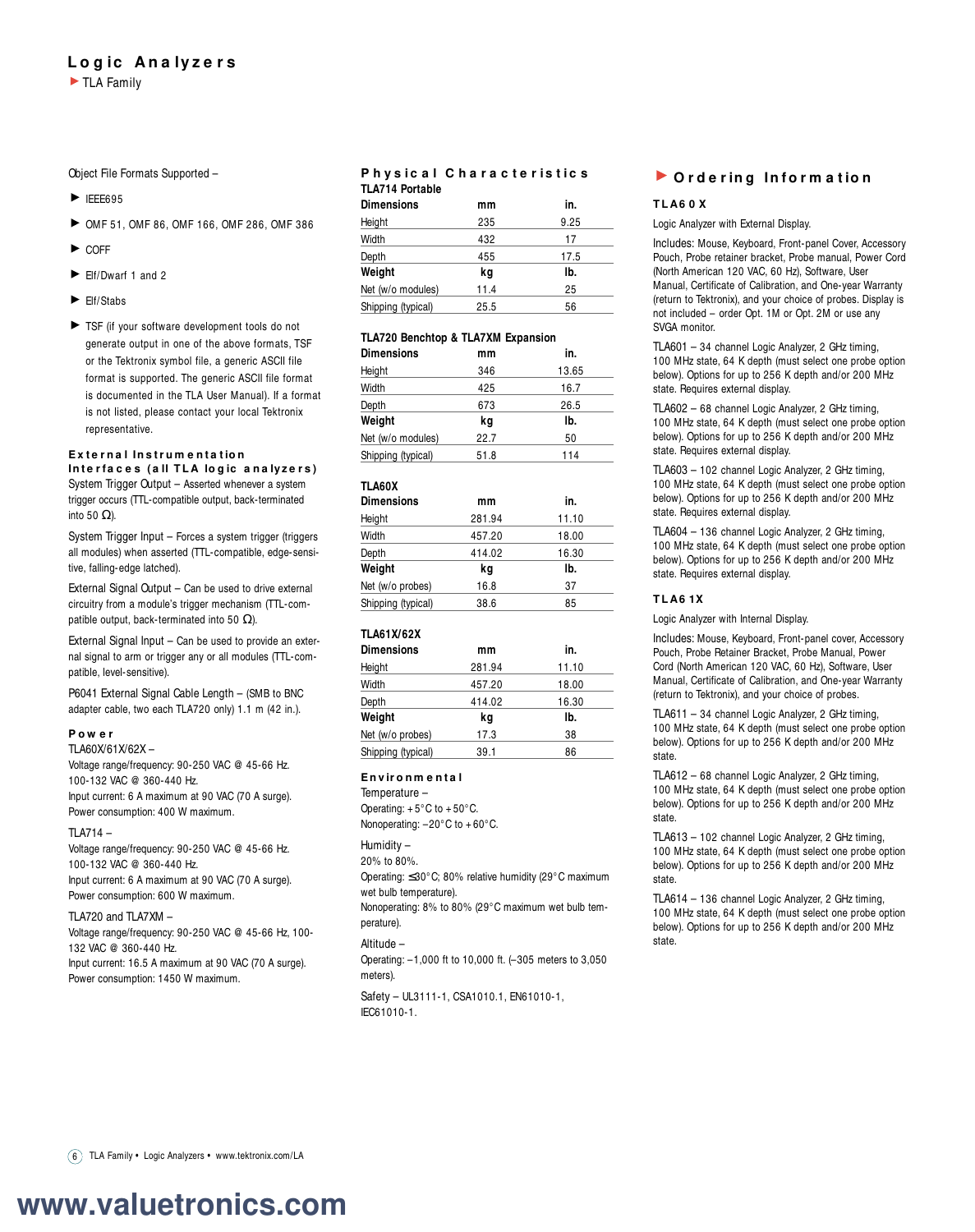## **Quantity of Probes per Option**

| Option                                                                |                  |                | TLA7N1 TLA7N2 TLA7N3 TLA7N4 TLA7P2 TLA7P4 TLA7Q2 TLA7Q4 |   |   |               |   |  |
|-----------------------------------------------------------------------|------------------|----------------|---------------------------------------------------------|---|---|---------------|---|--|
| 1P                                                                    | Add P6418 Probes | $\overline{2}$ |                                                         | 6 | 8 | 4             |   |  |
| 2P                                                                    | Add P6434 Probes |                | 2                                                       | 3 | 4 | $\mathcal{P}$ | 2 |  |
| 3P                                                                    | Add P6417 Probes | 2              |                                                         | 6 | 8 |               |   |  |
| TLA601/611/621 TLA602/612/622 TLA603/613/623 TLA604/614/624<br>Option |                  |                |                                                         |   |   |               |   |  |
| 1 P                                                                   | Add P6418 Probes |                |                                                         |   |   | 6             |   |  |
| 2P                                                                    | Add P6434 Probes |                |                                                         |   |   | 3             |   |  |
| 3P                                                                    | Add P6417 Probes |                |                                                         |   |   | 6             |   |  |

Please refer to the "Logic Analyzer Probe Selection Guidelines" for further details on the probe which is best for your application.

### **T L A6 2 X**

Logic Analyzer with Internal Display.

Includes: Mouse, Keyboard, Front-panel cover, Accessory Pouch, Probe Retainer Bracket, Probe Manual, Power Cord (North American 120 VAC, 60 Hz), Software, User Manual, Certificate of Calibration, and One-year Warranty (return to Tektronix), and your choice of probes.

TLA621 – 34 channel Logic Analyzer, 2 GHz timing, 100 MHz state, 1 M depth (must select one probe option below). Option for up to 200 MHz state.

TLA622 – 68 channel Logic Analyzer, 2 GHz timing, 100 MHz state, 1 M depth (must select one probe option below). Option for up to 200 MHz state.

TLA623 – 102 channel Logic Analyzer, 2 GHz timing, 100 MHz state, 1 M depth (must select one probe option below). Option for up to 200 MHz state.

TLA624 – 136 channel Logic Analyzer, 2 GHz timing, 100 MHz state, 1 M depth (must select one probe option below). Option for up to 200 MHz state.

### **L o g ic An a lyz e r P r o b e O p t io n s**

Opt. 1P – Add P6418 17 channel general-purpose probes (each includes two 8 channel leadsets, one 1 channel leadset, 20 SMT KlipChip™ grabber tips).

Opt. 2P – Add P6434 34 channel high-density probe(s).

Opt. 3P – Add P6417 17 channel general-purpose probes (each includes two 8 channel leadsets, one 1 channel leadset, 20 SMT KlipChip grabber tips). Quantity of probes per option.

### **T L A6 0 X / 6 1X L o g ic An a lyz e r O p t io n s**

(Base configuration is 64 K depth @ 100 MHz state)

- 1S Increase to 256 K depth @ 100 MHz state.
- 4S Increase to 64 K depth @ 200 MHz state.
- 5S Increase to 256 K depth @ 200 MHz state.

## **T L A6 2 X L o g ic An a lyz e r O p t io n**

(Base configuration is 1 M depth @ 100 MHz state) 6S – Increase to 1 M depth @ 200 MHz state.

## **T L A6 0 X / 6 1X / 6 2 X O p t io n s**

- Opt. 1J 128 MB DRAM/30 GB hard disk.
- Opt. 1K Add LACART logic analyzer cart.
- Opt. 1M Add 17 in. monitor (119-5700-00).
- Opt. 2M Add 21 in. monitor (119-5798-00).

## **T L A7 14**

Portable Color Mainframe.

Includes: Mouse, Keyboard, Front-panel Cover, Accessory Pouch, Two Dual-wide Panel Fillers for Empty Slots, Printer Adapter, Power Cord (North American 120 VAC, 60 Hz), Software, User Manual, Certificate of Calibration, and One-year Warranty (return to Tektronix).

### **T L A7 2 0**

Benchtop Color Mainframe.

Includes: Mouse, Keyboard, Five Dual-wide Panel Fillers for Empty Slots, Printer Adapter, Two P6041 SMB to BNC Adapter Cables; Power Cord (North American 120 VAC, 60 Hz), Software, User Manual, Certificate of Calibration, and One-year Warranty (return to Tektronix). Display is not included – order Opt. 1M or Opt. 2M or use any SVGA monitor.

### **T L A7 X M**

Expansion Mainframe.

Includes: Two expansion modules, Three expansion cables, Six dual-wide panel fillers for empty slots, One single-wide panel filler for empty slot, manual, Power Cord (North American 120 VAC, 60 Hz), Statement of Compliance, and One-year Warranty (return to Tektronix).

If installing a TLA7XM expansion mainframe into a TLA704/TLA711 or TLA714/TLA720 mainframe, please consult the TLA Family Upgrade Guide for upgrade information.

### **T L A7 14 / 7 2 0 O p t io n s**

Opt. 1S – 128 MB DRAM/30 GB replaceable hard disk (TLA714 only).

Opt. 1A – Add LAN PC Card (119-6072-00).

Opt. 1K – Add LACART logic analyzer cart.

Opt. 1M – Add 17 in. monitor (119-5700-00).

Opt. 2M – Add 21 in. monitor (119-5798-00).

### **L o g ic An a lyz e r M o d u le s**

Includes: Probe retainer bracket, Probe Manual, User Manual, Certificate of Calibration, One-year Warranty (return to Tektronix), and your choice of probes.

TLA7N1 – 34 channel Logic Analyzer module, 2 GHz timing, 100 MHz state, 64 K depth (must select one probe option below). Options for up to 4 M depth and/or 200 MHz state.

TLA7N2 – 68 channel Logic Analyzer module, 2 GHz timing, 100 MHz state, 64 K depth (must select one probe option below). Options for up to 4 M depth and/or 200 MHz state.

TLA7N3 – 102 channel Logic Analyzer module, 2 GHz timing, 100 MHz state, 64 K depth (must select one probe option below). Options for up to 4 M depth and/or 200 MHz state.

TLA7N4 – 136 channel Logic Analyzer module, 2 GHz timing, 100 MHz state, 64 K depth (must select one probe option below). Options for up to 4 M depth and/or 200 MHz state.

TLA7P2 – 68 channel Logic Analyzer module, 2 GHz timing, 100 MHz state, 16 M depth (must select one probe option below). Option for up to 200 MHz state.

TLA7P4 – 136 channel Logic Analyzer module, 2 GHz timing, 100 MHz state, 16 M depth (must select one probe option below). Option for up to 200 MHz state.

TLA7Q2 – 68 channel Logic Analyzer module, 2 GHz timing, 100 MHz state, 64 M depth (must select one probe option below). Option for up to 200 MHz state.

TLA7Q4 – 136 channel Logic Analyzer module, 2 GHz timing, 100 MHz state, 64 M depth (must select one probe option below). Option for up to 200 MHz state.